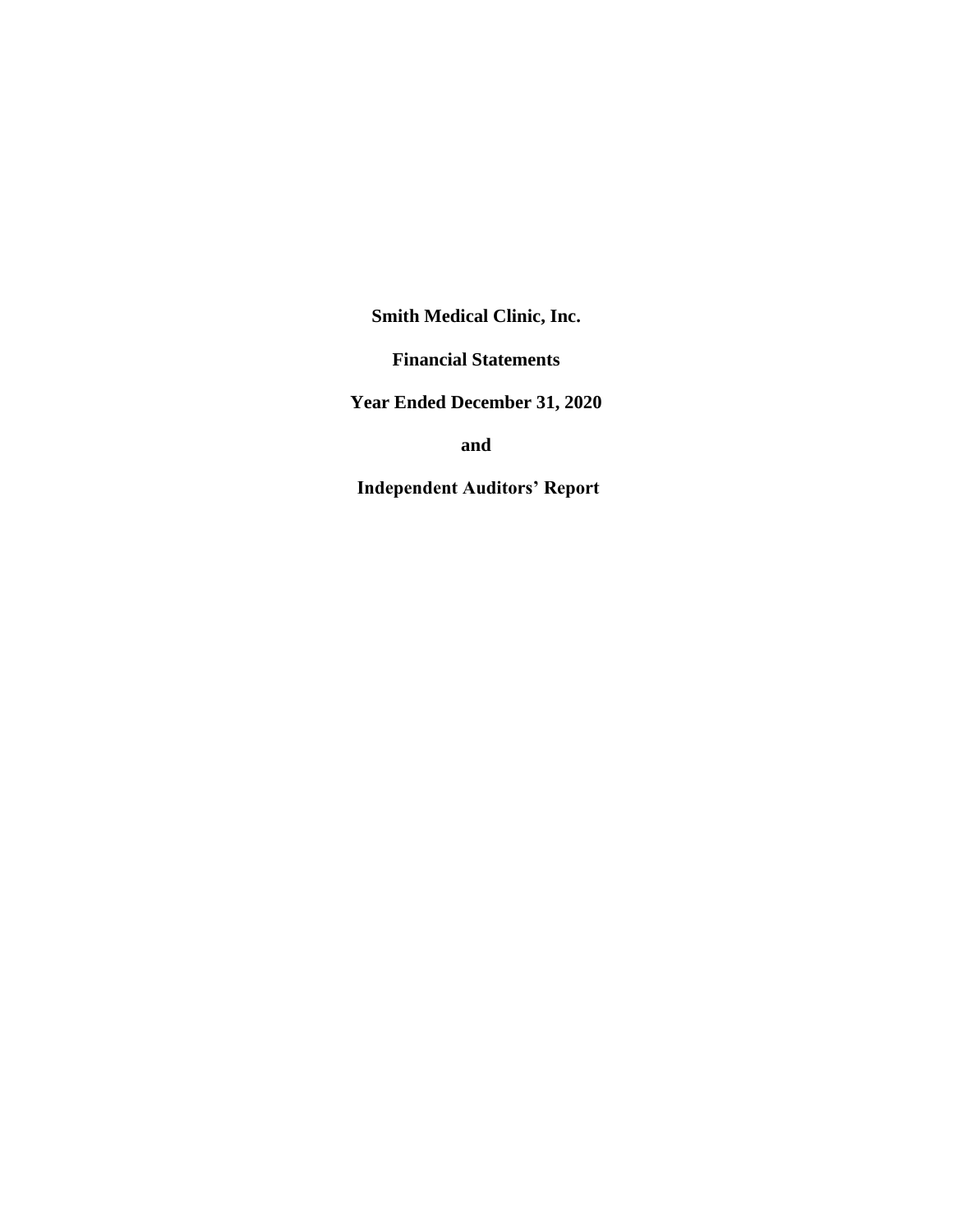# **Smith Medical Clinic, Inc. Table of Contents December 31, 2020**

|                                         | Page           |
|-----------------------------------------|----------------|
| <b>Independent Auditors' Report</b>     |                |
| <b>Financial Statements</b>             |                |
| <b>Statement of Financial Position</b>  | 3              |
| <b>Statement of Activities</b>          | $\overline{4}$ |
| <b>Statement of Functional Expenses</b> | 5              |
| <b>Statement of Cash Flows</b>          | 6              |
| <b>Notes to Financial Statements</b>    | 7              |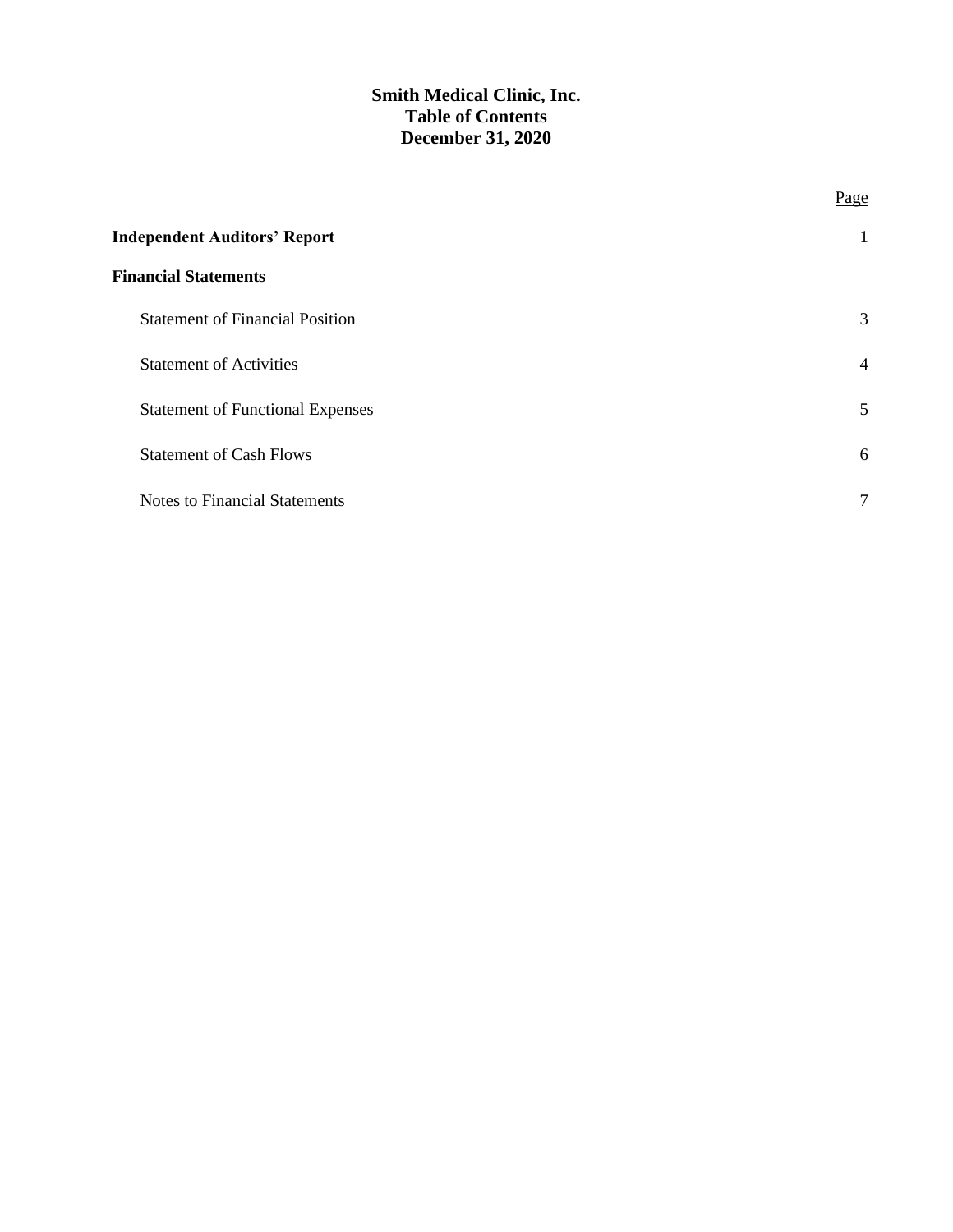

Certified Public Accountants & Consultants

**Myrtle Beach** 4728 Jenn Drive Suite 100 Myrtle Beach, SC 29577

Phone (843) 448-8334 Fax (843) 626-7363 www.sccpa.com

**Conway** 1109 Main Street Suite A Conway, SC 29526

Phone (843) 248-5284 Fax (843) 381-0027 www.sccpa.com

**Pawleys Island** 245 Business Center Drive Suite 4A Pawleys Island, SC 29585

Phone (843) 237-3453 Fax (843) 237-4809 www.sccpa.com

# To the Board of Directors Smith Medical Clinic, Inc. Pawleys Island, South Carolina

## **Opinion**

We have audited the accompanying financial statements of Smith Medical Clinic, Inc. (a nonprofit organization), which comprise the statement of financial position as of December 31, 2020, the related statements of activities and cash flows for the year then ended, and the related notes to the financial statements.

**Independent Auditors' Report**

In our opinion, the financial statements referred to above present fairly, in all material respects, the financial position of Smith Medical Clinic, Inc. as of December 31, 2020 and the changes in its net assets and its cash flows for the year then ended in accordance with accounting principles generally accepted in the United States of America.

## **Basis for Opinion**

We conducted our audit in accordance with auditing standards generally accepted in the United States of America. Our responsibilities under those standards are further described in the Auditor's Responsibilities for the Audit of the Financial Statements section of our report. We are required to be independent of Smith Medical Clinic, Inc. and to meet our other ethical responsibilities in accordance with the relevant ethical requirements relating to our audit. We believe that the audit evidence we have obtained is sufficient and appropriate to provide a basis for our audit opinion.

## **Responsibilities of Management for the Financial Statements**

Management is responsible for the preparation and fair presentation of the financial statements in accordance with accounting principles generally accepted in the United States of America and for the design, implementation, and maintenance of internal control relevant to the preparation and fair presentation of financial statements that are free from material misstatement, whether due to fraud or error.

In preparing the financial statements, management is required to evaluate whether there are conditions or events, considered in the aggregate, that raise substantial doubt about Smith Medical Clinic, Inc.'s ability to continue as a going concern within one year after the date that the financial statements are available to be issued.

## **Auditor's Responsibilities for the Audit of the Financial Statements**

Our objectives are to obtain reasonable assurance about whether the financial statements as a whole are free from material misstatement, whether due to fraud or error, and to issue an auditor's report that includes our opinion. Reasonable assurance is a high level of assurance but is not absolute assurance and therefore is not a guarantee that an audit conducted in accordance with generally accepted auditing standards will always detect a material misstatement when it exists. The risk of not detecting a material misstatement resulting from fraud is higher than for one resulting from error, as fraud may involve collusion, forgery, intentional omissions, misrepresentations, or the override of internal control. Misstatements, including omissions, are considered material if there is a substantial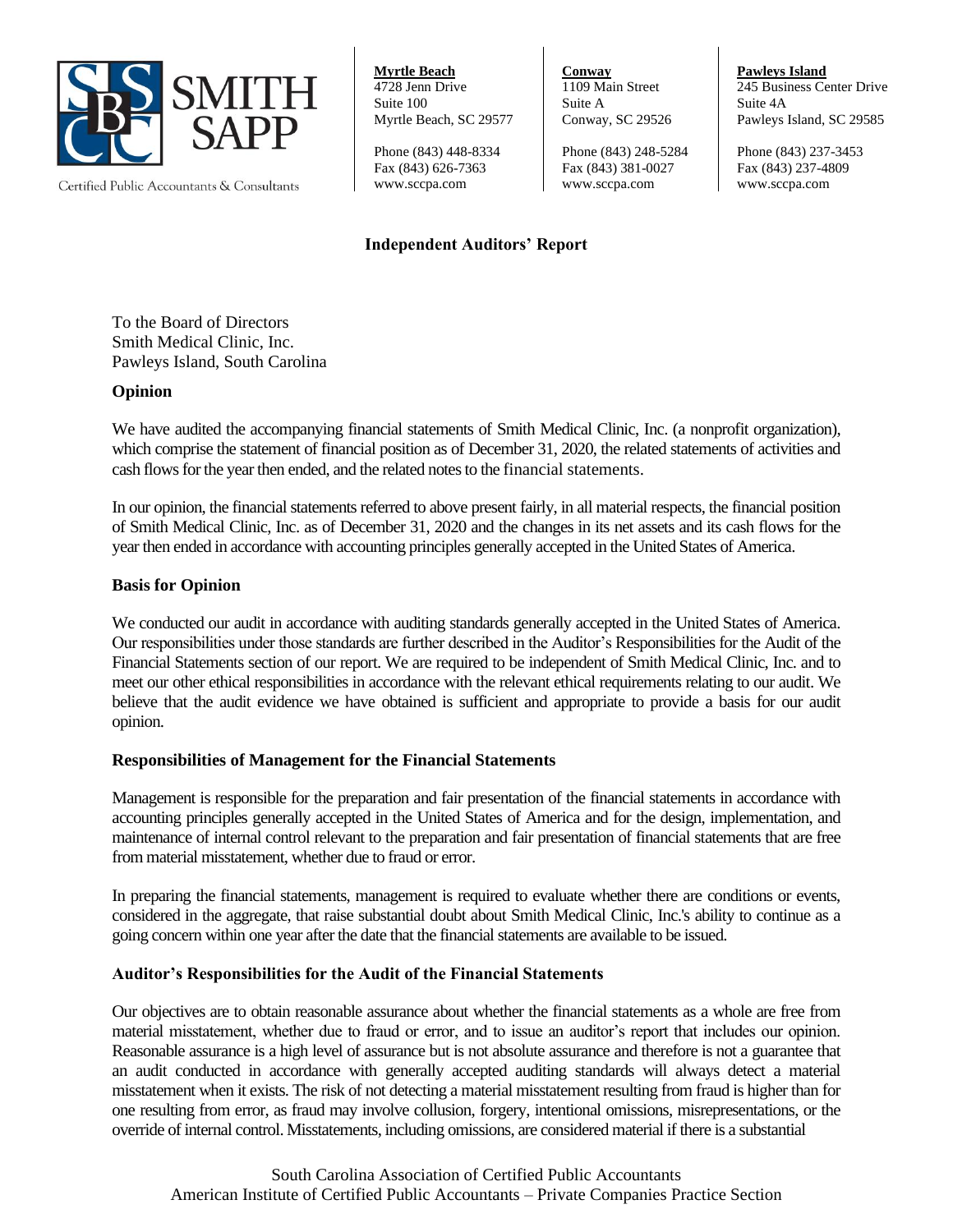likelihood that, individually or in the aggregate, they would influence the judgment made by a reasonable user based on the financial statements.

In performing an audit in accordance with generally accepted auditing standards, we:

- Exercise professional judgment and maintain professional skepticism throughout the audit.
- Identify and assess the risks of material misstatement of the financial statements, whether due to fraud or error, and design and perform audit procedures responsive to those risks. Such procedures include examining, on a test basis, evidence regarding the amounts and disclosures in the financial statements.
- Obtain an understanding of internal control relevant to the audit in order to design audit procedures that are appropriate in the circumstances but not for the purpose of expressing an opinion on the effectiveness of Smith Medical Clinic, Inc.'s internal control. Accordingly, no such opinion is expressed.
- Evaluate the appropriateness of accounting policies used and the reasonableness of significant accounting estimates made by management, as well as evaluate the overall presentation of the financial statements.
- Conclude whether, in our judgment, there are conditions or events, considered in the aggregate, that raise substantial doubt about Smith Medical Clinic, Inc.'s ability to continue as a going concern for a reasonable period of time.

We are required to communicate with those charged with governance regarding, among other matters, the planned scope and timing of the audit, significant audit findings, and certain internal control related matters that we identified during the audit.

> Smith Sapp Professional Association Certified Public Accountants

Myrtle Beach, South Carolina August 16, 2021

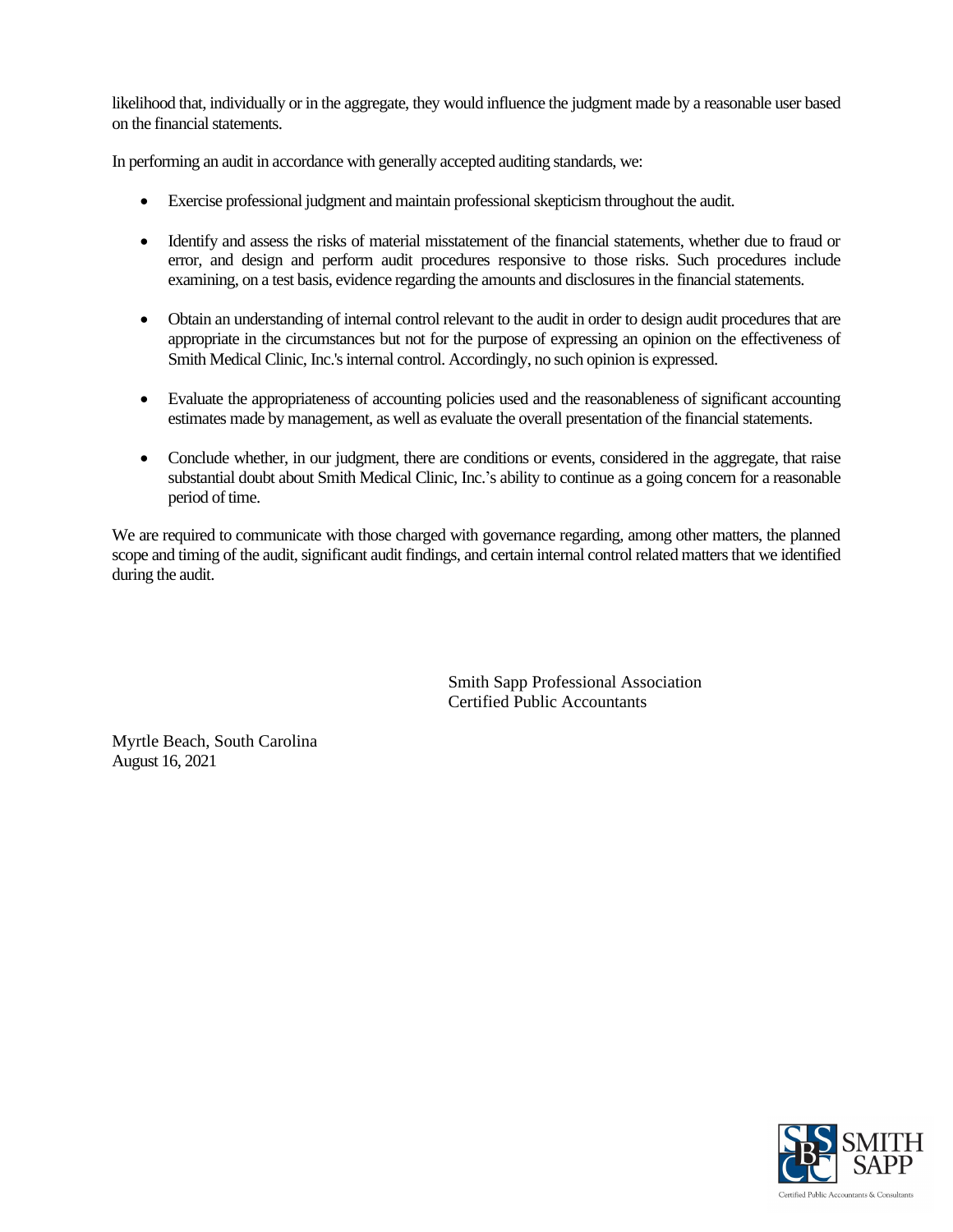## **Smith Medical Clinic, Inc. Statement of Financial Position With Comparative Amounts for December 31, 2019 December 31, 2020**

|                                                         | 2020          | 2019          |
|---------------------------------------------------------|---------------|---------------|
| <b>Assets</b>                                           |               |               |
| Cash and Cash Equivalents                               | \$<br>245,551 | \$<br>100,038 |
| <b>Certificates of Deposit</b>                          | 134,459       | 186,745       |
| <b>Contributions Receivable</b>                         | 30,000        | 6,366         |
| Prepaid Expenses                                        | 12,862        | 14,529        |
| Property and Equipment, Net                             | 562,117       | 584,839       |
| <b>Total Assets</b>                                     | 984,989       | 892,517       |
| <b>Liabilities and Net Assets</b><br><b>Liabilities</b> |               |               |
| <b>Accounts Payable and Accrued Expenses</b>            | 5,806         | 6,043         |
| <b>Total Liabilities</b>                                | 5,806         | 6,043         |
| <b>Net Assets</b>                                       |               |               |
| <b>Without Donor Restrictions</b>                       | 962,984       | 875,091       |
| <b>With Donor Restrictions</b>                          | 16,199        | 11,383        |
| <b>Total Net Assets</b>                                 | 979,183       | 886,474       |
| <b>Total Liabilities and Net Assets</b>                 | 984,989       | \$<br>892,517 |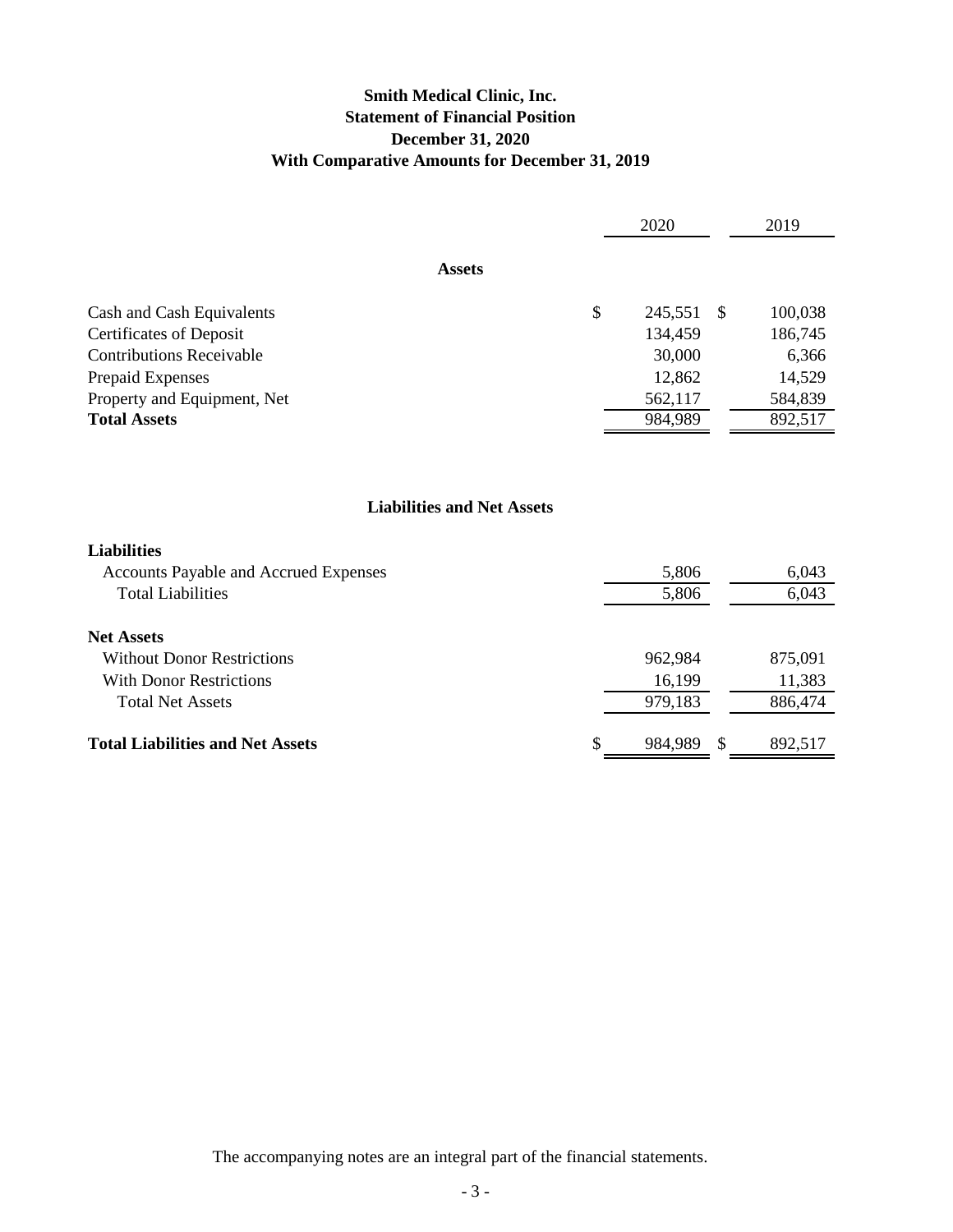## **Smith Medical Clinic, Inc. Statement of Financial Position Year Ended December 31, 2020 With Comparative Amounts for December 31, 2019**

|                                              | Without          | With         |                  |  |           |
|----------------------------------------------|------------------|--------------|------------------|--|-----------|
|                                              | Donor            | Donor        | Totals           |  |           |
|                                              | Restrictions     | Restrictions | 2020             |  | 2019      |
| <b>Support and Revenues</b>                  |                  |              |                  |  |           |
| Contributions                                | \$<br>333,860 \$ |              | \$<br>333,860 \$ |  | 260,576   |
| Grants                                       | 191,184          | 77,847       | 269,031          |  | 262,429   |
| <b>Contributed Services</b>                  | 381,465          |              | 381,465          |  | 715,555   |
| <b>Contributed Facilities</b>                | 67,566           |              | 67,566           |  | 67,566    |
| Fundraising                                  | 124,175          |              | 124,175          |  | 218,870   |
| <b>Cares Act Grants</b>                      | 83,230           |              | 83,230           |  |           |
| Other                                        | 2,929            |              | 2,929            |  | 3,330     |
| <b>Total Support and Revenues</b>            | 1,184,409        | 77,847       | 1,262,256        |  | 1,528,326 |
| <b>Net Assets Released From Restrictions</b> | 73,031           | (73, 031)    |                  |  |           |
| <b>Expenses</b>                              |                  |              |                  |  |           |
| Program Services                             |                  |              |                  |  |           |
| <b>Medical Clinic</b>                        | 922,211          |              | 922,211          |  | 1,194,684 |
| <b>Supporting Activities</b>                 |                  |              |                  |  |           |
| Management and General                       | 201,545          |              | 201,545          |  | 257,992   |
| Fundraising                                  | 45,791           |              | 45,791           |  | 68,537    |
| <b>Total Expenses</b>                        | 1,169,547        |              | 1,169,547        |  | 1,521,213 |
| <b>Increase in Net Assets</b>                | 87,893           | 4,816        | 92,709           |  | 7,113     |
| <b>Net Assets - Beginning</b>                | 875,091          | 11,383       | 886,474          |  | 879,361   |
| <b>Net Assets - Ending</b>                   | \$<br>962,984 \$ | $16,199$ \$  | 979,183 \$       |  | 886,474   |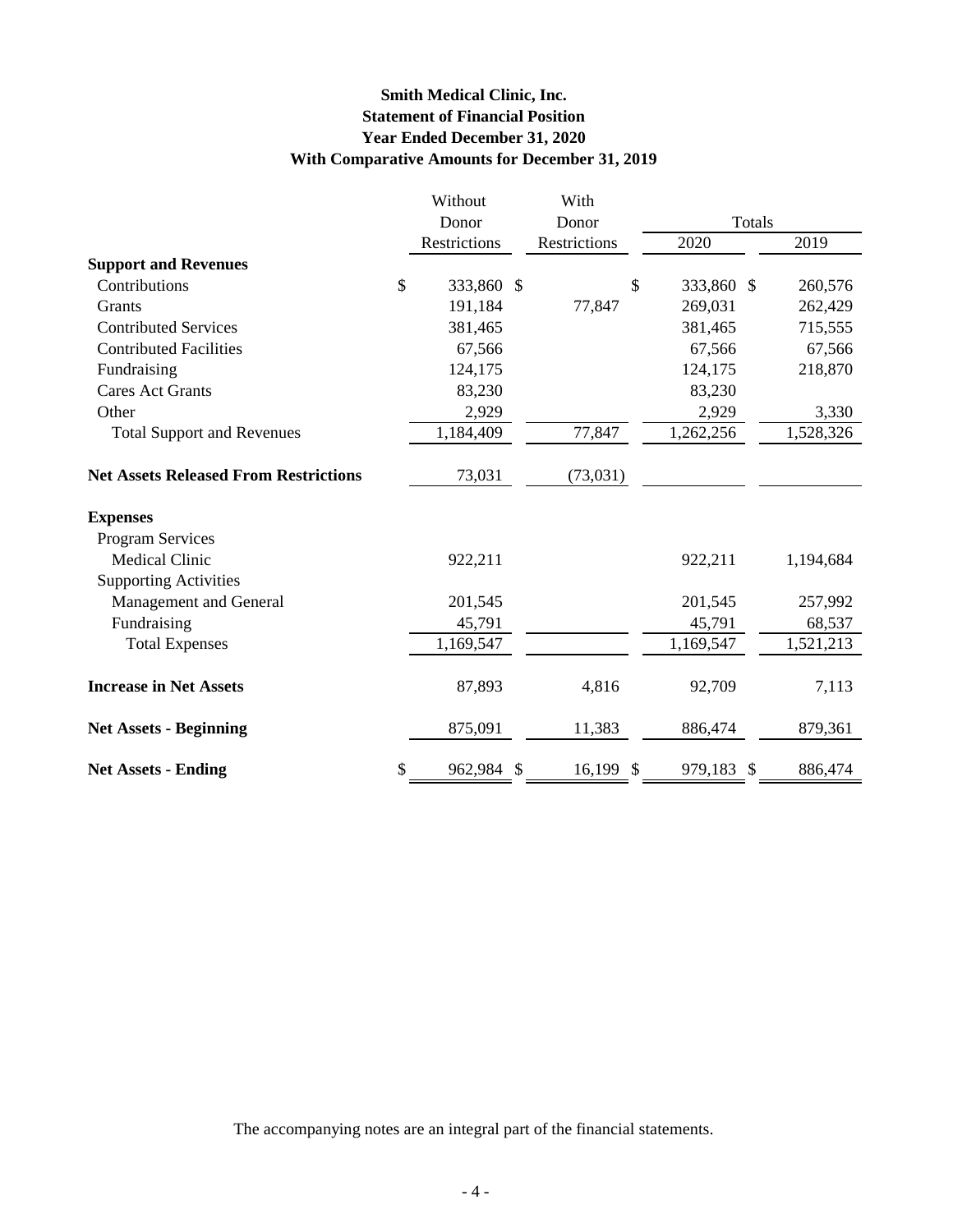## **Smith Medical Clinic, Inc. Statement of Financial Position Year Ended December 31, 2020 With Comparative Amounts for December 31, 2019**

|                                       |               | Medical | Management             |              |              | Totals     |           |
|---------------------------------------|---------------|---------|------------------------|--------------|--------------|------------|-----------|
|                                       |               | Clinic  | and General            | Fundraising  | 2020         |            | 2019      |
| Personnel:                            |               |         |                        |              |              |            |           |
| Salaries                              | $\mathcal{S}$ | 322,425 | 91,847<br>$\mathbb{S}$ | \$<br>21,904 | $\mathbb{S}$ | 436,176 \$ | 422,863   |
| <b>Payroll Taxes</b>                  |               | 25,112  | 7,153                  | 1,706        |              | 33,971     | 28,732    |
| <b>Contributed Services</b>           |               | 339,710 | 41,755                 |              |              | 381,465    | 715,555   |
| <b>Total Personnel</b>                |               | 687,247 | 140,755                | 23,610       |              | 851,612    | 1,167,150 |
| <b>Medical Supplies</b>               |               | 33,449  |                        |              |              | 33,449     | 38,285    |
| <b>Pharmaceutical Supplies</b>        |               | 16,424  |                        |              |              | 16,424     | 12,281    |
| <b>Specialty Healthcare Programs</b>  |               | 61,653  |                        |              |              | 61,653     | 87,420    |
| <b>Volunteer Training Recognition</b> |               |         | 984                    |              |              | 984        | 9,543     |
| <b>Contributed Facilities</b>         |               | 60,809  | 4,730                  | 2,027        |              | 67,566     | 67,566    |
| <b>Fundraising Costs</b>              |               |         |                        | 16,010       |              | 16,010     | 29,488    |
| Depreciation                          |               | 23,011  | 1,211                  |              |              | 24,222     | 25,757    |
| Hazardous Waste Disposal              |               | 448     |                        |              |              | 448        | 1,453     |
| <b>Professional Services</b>          |               | 8,123   | 6,498                  | 1,625        |              | 16,246     | 3,750     |
| Licenses, Permits & Fees              |               | 2,666   |                        | 246          |              | 2,912      | 5,607     |
| Office Expenses                       |               | 21,671  | 26,228                 | 2,273        |              | 50,172     | 53,768    |
| <b>Other Operating Expenses</b>       |               | 6,710   | 21,139                 |              |              | 27,849     | 19,145    |
|                                       |               | 922,211 | 201,545                | 45,791       | 1,169,547    |            | 1,521,213 |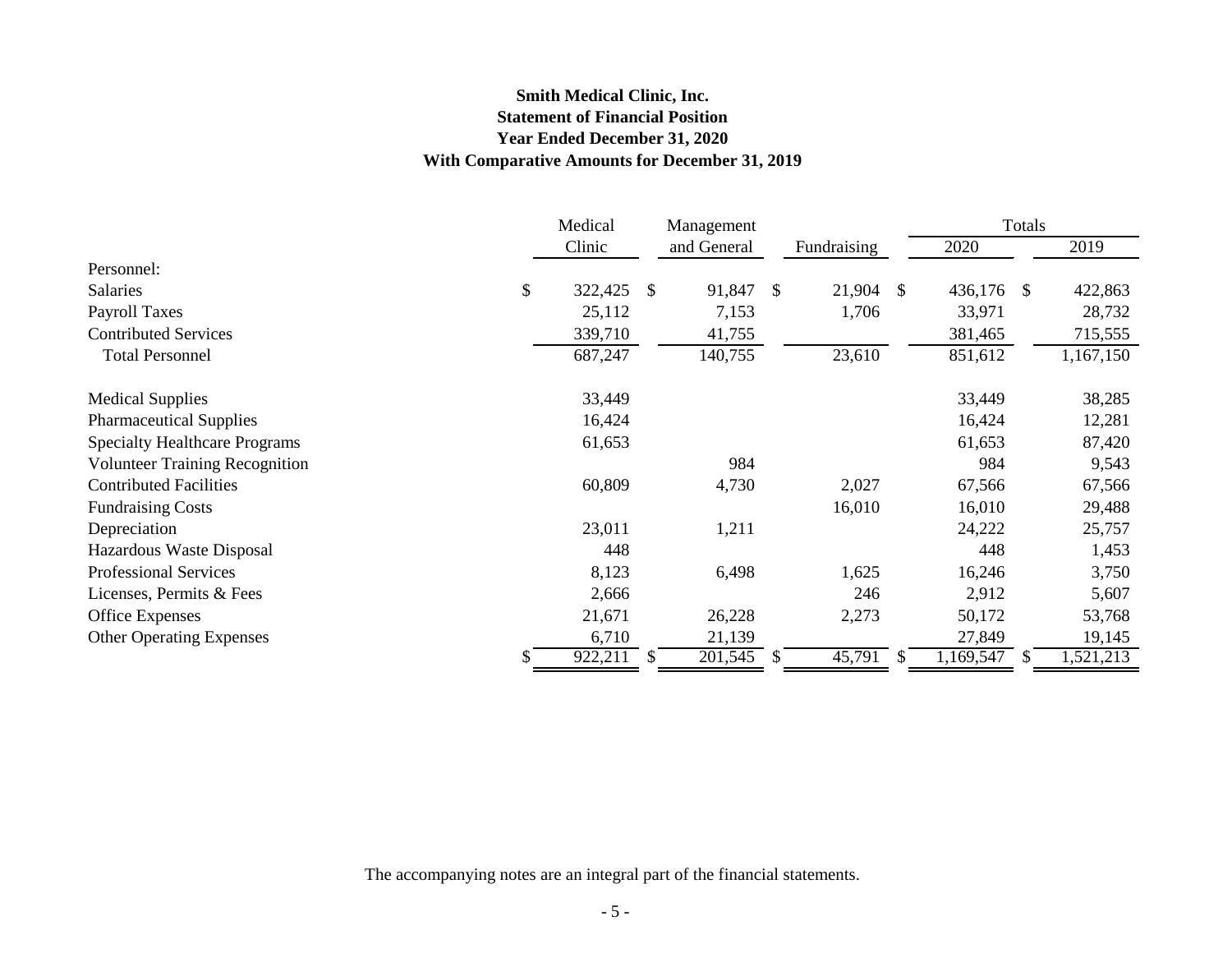## **Smith Medical Clinic, Inc. Statement of Financial Position December 31, 2020 With Comparative Amounts for December 31, 2019**

|                                                                | 2020                | 2019    |
|----------------------------------------------------------------|---------------------|---------|
| <b>Cash Flows From Operating Activities</b>                    |                     |         |
| Increase in Net Assets                                         | \$<br>92,709<br>\$  | 7,113   |
| Adjustments to Reconcile Increase in Net Assets to Net Cash    |                     |         |
| and Cash Equivalents Provided (Used) by Operating Activities   |                     |         |
| Depreciation                                                   | 24,222              | 25,757  |
| Gain on Disposal of Property and Equipment                     |                     | (229)   |
| Changes in Assets and Liabilities:                             |                     |         |
| Increase in Contributions Receivable                           | (23, 634)           | (6,366) |
| Increase (Decrease) in Prepaid Expenses                        | 1,667               | (7,530) |
| (Decrease) in Accounts Payable and Accrued Expenses            | (237)               | (3,673) |
| Net Cash and Cash Equivalents Provided by Operating Activities | 94,727              | 15,072  |
| <b>Cash Flows From Investing Activities</b>                    |                     |         |
| Purchases of Certificates of Deposit                           | (28, 269)           |         |
| Maturities of Certificates of Deposit                          | 80,555              |         |
| Reinvestment of Certificate of Deposit Interest                |                     | (1,984) |
| Purchase of Property and Equipment                             | (1,500)             |         |
| Proceeds from Sale of Property and Equipment                   |                     | 2,125   |
| Net Cash and Cash Equivalents Provided by Investing Activities | 50,786              | 141     |
| <b>Net Increase in Cash and Cash Equivalents</b>               | 145,513             | 15,213  |
| <b>Cash and Cash Equivalents - Beginning</b>                   | 100,038             | 84,825  |
| <b>Cash and Cash Equivalents - Ending</b>                      | \$<br>245,551<br>\$ | 100,038 |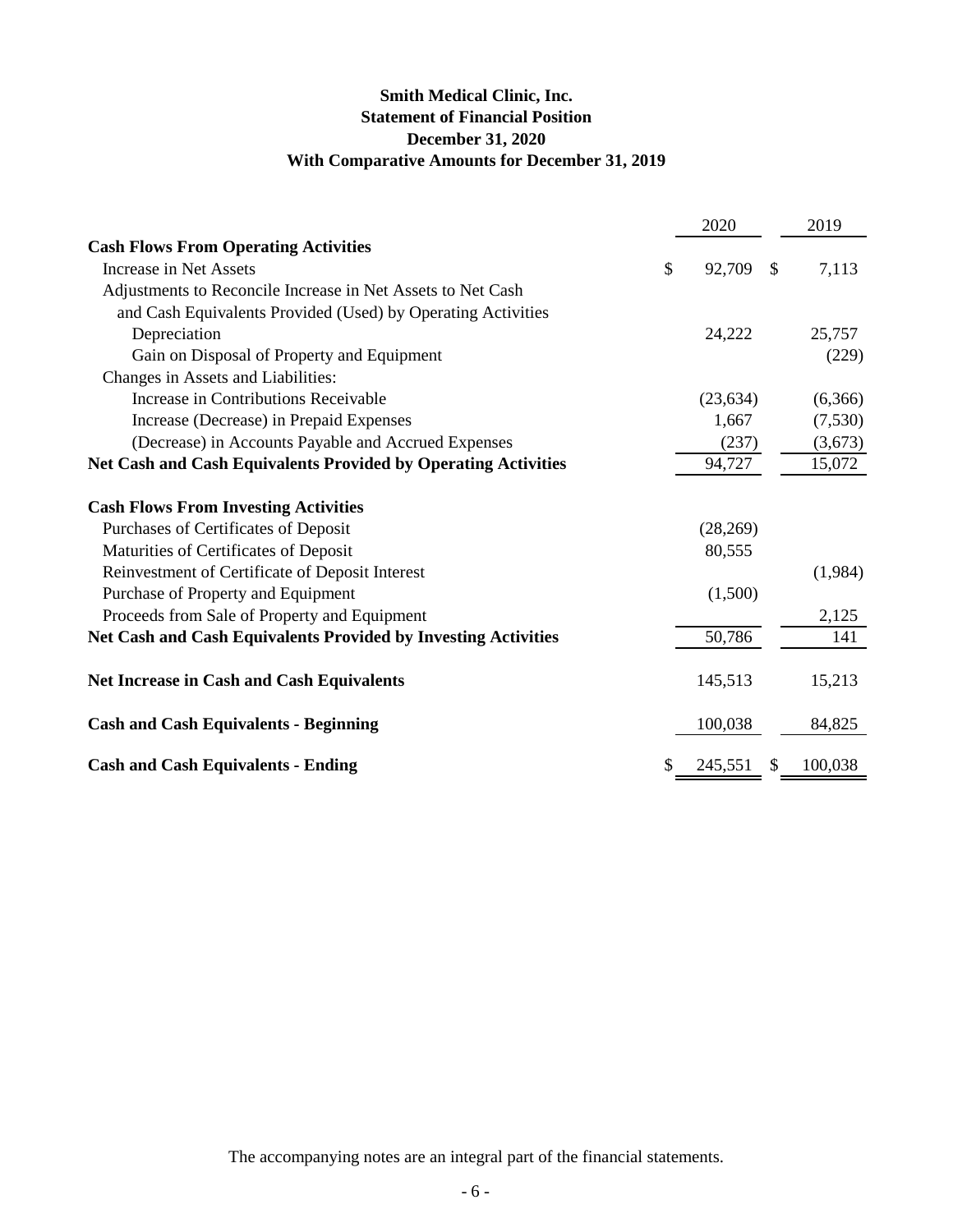## **Note 1 – Organization & Summary of Significant Accounting Policies**

## **Nature of Activities**

Smith Medical Clinic, Inc. (the "Clinic" or "Organization") is a not-for-profit corporation, which was incorporated in the state of South Carolina in 1984, whose purpose is to provide free healthcare services to low-income, uninsured adults in Georgetown County, South Carolina. The Clinic's primary location is in Pawleys Island, South Carolina, but the Organization also operates a small office clinic in Georgetown, South Carolina, both of which are supported primarily through contributions and grants.

## **Basis of Accounting**

The financial statements of the Organization are prepared on the accrual basis of accounting in accordance with accounting principles generally accepted in the United States of America ("US GAAP"). Such statements of financial position are presented in order of liquidity.

The preparation of financial statements in conformity with US GAAP requires management to make estimates and assumptions that affect the reported amounts of assets and liabilities and disclosure of contingent assets and liabilities at the date of the financial statements and the reported amounts of revenues and expenses during the reporting period. Actual results could differ from those estimates. The most significant estimates relate to the determination of the useful lives of Property and Equipment.

## **Basis of Presentation**

The financial statements of the Organization have been prepared in accordance with Accounting Standards Update 2016-14, which requires the Organization to report information regarding its financial position and activities according to the following net asset classifications:

Net assets without donor restrictions: Net assets that are not subject to donor-imposed restrictions and may be expended for any purpose in performing the primary objectives of the organization. These net assets may be used at the discretion of the Organization's management and the board of directors.

Net assets with donor restrictions: Net assets subject to stipulations imposed by donors. Some donor restrictions are temporary in nature; those restrictions will be met by actions of the Organization or by the passage of time. Other donor restrictions are perpetual in nature, whereby the donor has stipulated the funds be maintained in perpetuity. There are no known perpetually restricted net assets as of December 31, 2020.

## **Contributions and Grants**

Contributions and grants are recorded as net assets without donor restrictions or net assets with donor restrictions depending upon the existence and/or nature of donor restrictions. Contributions and grants may also be subject to conditions, in the form of both a barrier to entitlement and a refund of amounts paid (or a release from obligation to make future payments). Contributions and grants from conditional non-exchange transactions are recognized when the barrier is satisfied, which is generally as costs are incurred. In addition, the Organization has elected the simultaneous release option for conditional contributions that are subject to purpose restrictions. Under this option, net assets without donor restrictions include the donor-restricted contributions for which the purpose restrictions are met in the same reporting period as the revenue is recognized. Contributions and grants that are considered unconditional generally are recognized as revenues with donor restrictions when the grant funds are awarded and are released into net assets without donor restrictions when the purpose has been met.

The Organization records contributions receivable, net of allowances for estimated uncollectable amounts, when there is sufficient evidence in the form of verifiable documentation that an unconditional promise was received. Conditional promises to give are recognized only when the conditions on which they depend are substantially met. The Organization discounts multi-year pledges that are expected to be collected after one year using a risk adjusted discount rate. Multi-year pledges are recorded at fair value at the date of the pledge.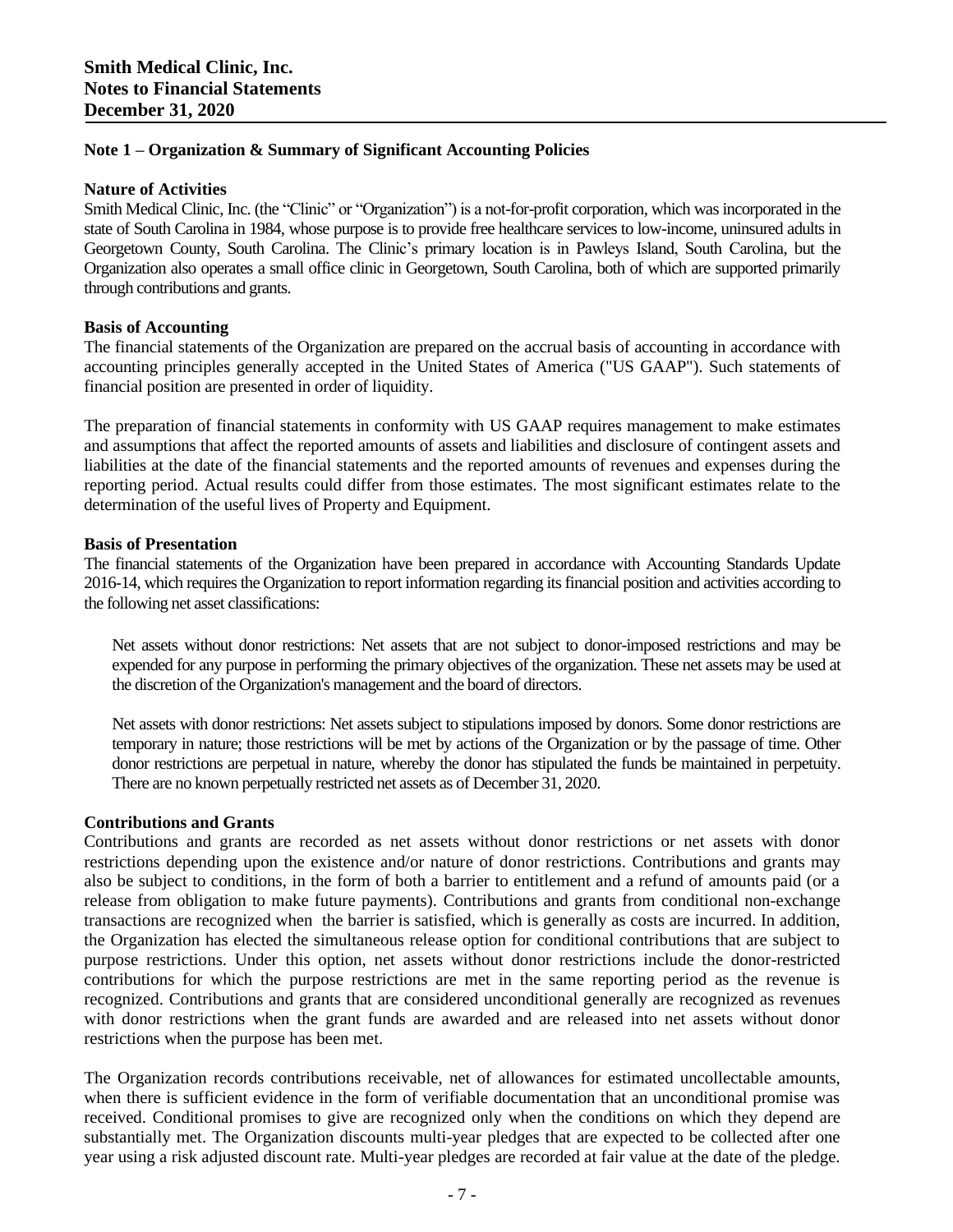All other contributions are recorded in contributions receivable. The allowance for doubtful accounts is determined by the age of the balance, historical collection rates, and specific identification of uncollectible accounts. Uncollectible contributions receivable are charged to the allowance. An expense is recorded at the time the allowance is adjusted.

## **Contributed Services**

When the Organization receives discounts related to, or full contributions of, professional services in helping the Organization further its objectives, and those services meet the definitional qualifications provided by US GAAP, they are required to be recognized in the financial statements. Contributions of such services often include the performance of services, which require specialized skills, in creating or enhancing non-financial assets. When qualifying services are contributed, they are recorded at the fair value of the services received as increases in the appropriate support and expense line items of the financial statements.

## **Contributed Facilities**

In December 2015, the Clinic entered into a lease agreement with Holy Cross Faith Memorial Episcopal Church for a parcel of land on which the new medical facility and administrative office building resides. Under the agreement, the Clinic will lease the land, without charge, for twenty (20) years and thereafter renewable for a further period of twenty (20) years. The estimated annual fair market value of the leased land is \$22,566 and also is shown as contributed facilities support with a corresponding contributed expense on the Clinic's Statement of Activities and Statement of Functional Expenses.

Further, the Clinic also utilizes, without charge, clinic office space in Georgetown, South Carolina in a building owned by an unrelated entity. The estimated annual fair market rental value, totaling \$45,000, is shown as contributed facilities support with corresponding contributed occupancy expenses on the Clinic's Statement of Activities and Statement of Functional Expenses.

#### **Expense Allocation**

The costs of providing program and other activities have been summarized on a functional basis in the Statement of Activities and in the Statement of Functional Expenses. Accordingly, certain costs have been allocated among the programs and supporting activities benefited on a reasonable basis that is consistently applied. The expenses that are allocated include the following:

Salaries Time and Effort and Salaries Time and Effort and Effort and Effort and Effort and Effort and Effort and Effort and Effort and Effort and Effort and Effort and Effort and Effort and Effort and Effort and Effort and Payroll Taxes Time and Effort Contributed Facilities Usage Studies Depreciation Usage Studies Professional Services **Time and Effort** Time and Effort Office Expense Usage Studies Other Operating Expense Usage Studies

Method of Allocation

## **Cash and Cash Equivalents**

The Organization considers all demand deposits, money market accounts and other highly liquid investments with original maturities of three months or less to be cash equivalents.

The Organization maintains bank accounts at multiple financial institutions. The Organization's cash and cash equivalents and certificate of deposit balances at the financial institution are insured by the Federal Deposit Insurance Corporation (FDIC) up to \$250,000. At December 31, 2020, the Organization's bank balances were entirely insured by the FDIC.

#### **Certificates of Deposit**

The Clinic records all certificates of deposit with original maturities in excess of 90 days at cost, which approximates market value.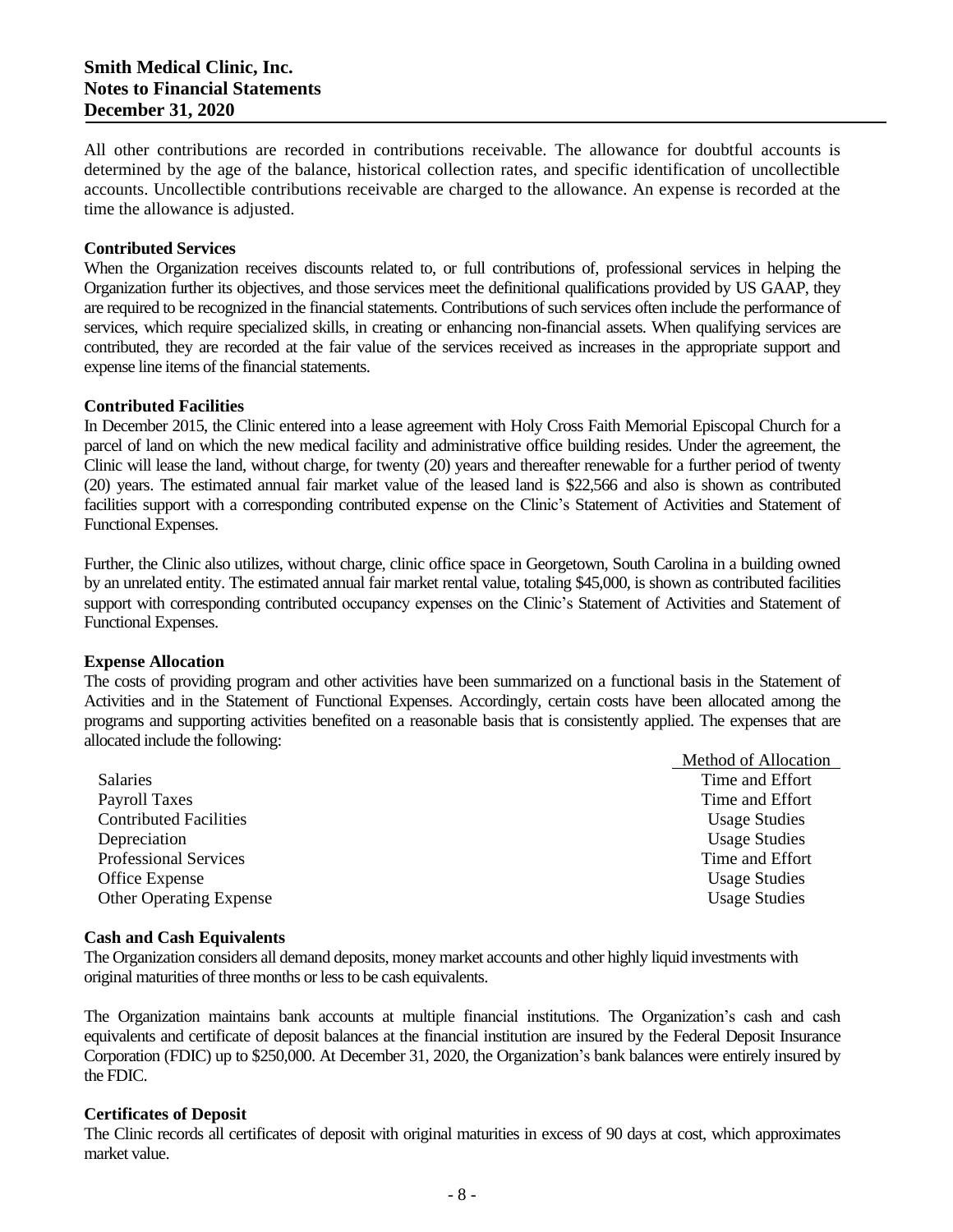## **Prepaid Expenses**

Prepaid expenses are recognized when payments have been made for products or services that will not be used in operations until the following year.

## **Property and Equipment**

All acquisitions of equipment and leasehold improvements in excess of \$2,500 and all expenditures for repairs, maintenance, renewals, and betterments that materially prolong the useful lives of assets are capitalized. Equipment and leasehold improvements are stated at cost or, if donated, at the approximate fair value on the date of donation. Depreciation is calculated utilizing the straight-line method. The estimated useful lives of the assets for purposes of computing depreciation are as follows:

| Buildings and Improvements | $10-39$ years |
|----------------------------|---------------|
| Furniture and Equipment    | 5-7 years     |

## **Income Taxes**

The Organization is a nonprofit corporation as described in Section  $501(c)(3)$  of the United States Internal Revenue Code and is exempt from federal and state income taxes.

Accounting standards prescribe when to recognize and how to measure the effects of tax positions taken or expected to be taken. In order to be recognized, a tax position must be more likely than not to be sustained upon examination by taxing authorities. To the extent that all or a portion of a tax position is not recognized, a liability would be recognized for the unrecognized benefits. As of December 31, 2020, management has determined that the Organization does not have any material unrecognized tax benefits.

#### **Prior-Year Information**

The financial statements include limited prior-year comparative information but not all of the information required for a presentation in conformity with generally accepted accounting principles. Accordingly, such information should be read in conjunction with the Organization's financial statements for the year ended December 31, 2019, from which the comparative information was derived.

## **Note 2 – Liquidity and Availability of Financial Assets**

As part of the Organization's liquidity management, it has a policy to structure its financial assets to be available as its general expenditures and liabilities come due. In addition, excess cash is invested in certificates of deposit. Financial assets available for general expenditures within one year are as follows as of December 31, 2020:

| Total Assets at Year End                           | 984.989    |
|----------------------------------------------------|------------|
| Less:                                              |            |
| Cash Restricted for Capital Acquisitions           | (14,250)   |
| <b>Cash Restricted for Other Purposes</b>          | (1,949)    |
| Contributions Receivable Due In More Than One Year | (15,000)   |
| Prepaid Expenses                                   | (12, 862)  |
| Property and Equipment                             | (562, 117) |
|                                                    |            |

## **Note 3 – Certificates of Deposit**

The Clinic maintains a portion of its operating funds in federally insured fixed income certificates of deposit. As of December 31, 2020, the Clinic held certificates of deposit of \$134,459. As of December 31, 2020, the certificates of deposit bear interest ranging from 0.15% to 1.55% and mature during the year ending December 31, 2021.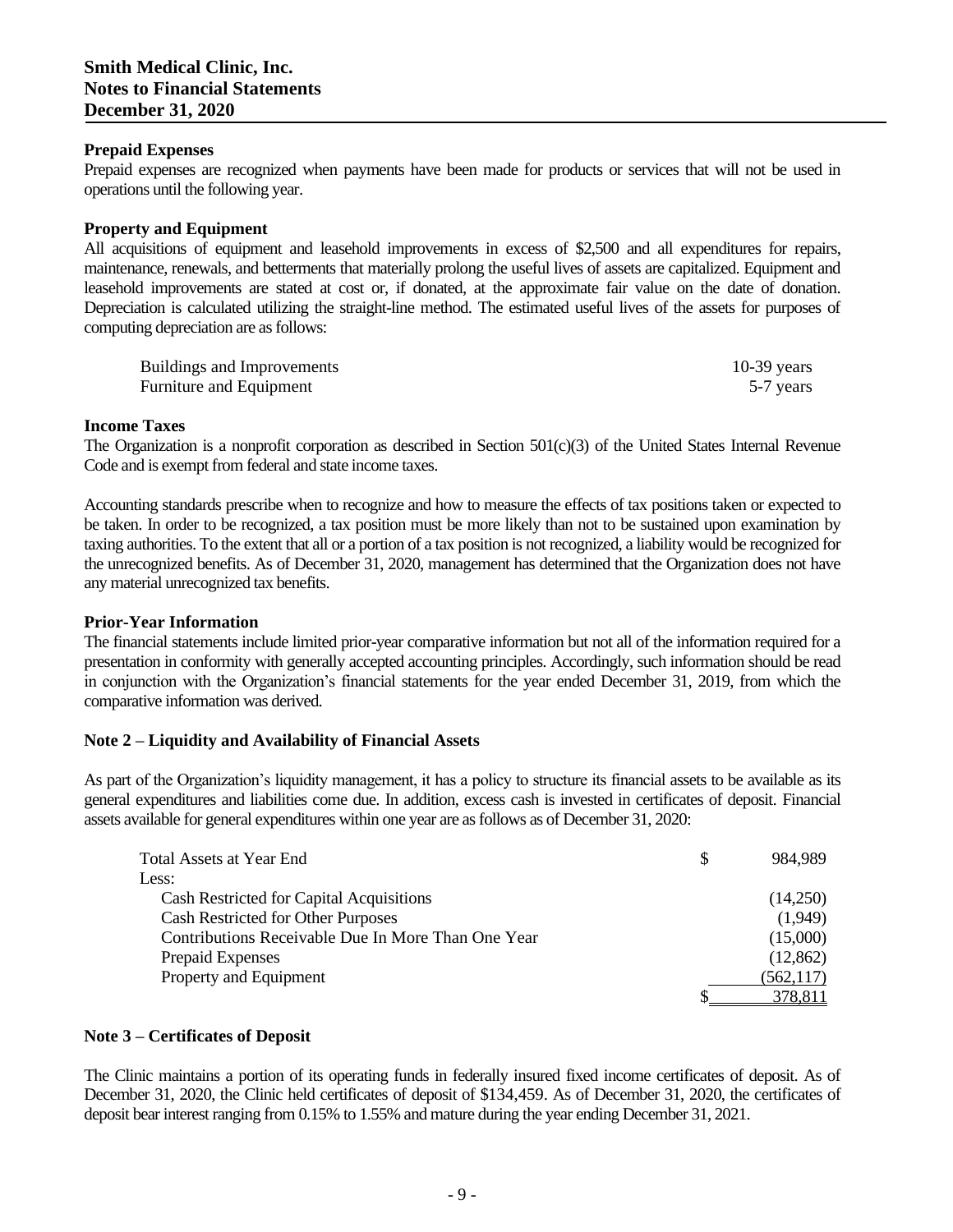## **Note 4 – Contributions Receivable**

At December 31, 2020, contributions receivable was comprised of \$30,000 of unconditional promises to give. The Organization expects to receive \$15,000 during each of the years ended December 31, 2021 and 2022, respectively.

## **Note 5 – Property and Equipment**

Property and equipment consisted of the following at December 31, 2020:

| Building and Improvements       | 607.297    |
|---------------------------------|------------|
| Equipment                       | 79,646     |
| Furniture                       | 26,998     |
| <b>Construction in Progress</b> | 1,500      |
|                                 | 715,441    |
| <b>Accumulated Depreciation</b> | (153, 324) |
|                                 | 562,117    |

During the year ended December 31, 2020, depreciation expense amounted to \$24,222.

## **Note 6 – Net Assets with Donor Restrictions**

The detail of the Organization's net asset categories at December 31, 2020 is as follows:

|   | ∠∪∠∪    |
|---|---------|
| S | 962,984 |
|   |         |
|   | 14,250  |
|   | 1,949   |
|   | 16,199  |
|   |         |
|   |         |

 $2020$ 

#### **Note 7 – Commitments and Contingencies**

From time to time, the Organization is involved in various litigations arising in the ordinary course of business. In the opinion of management, the disposition of all such matters should not have a material adverse effect on the Organization financial position or changes in its net assets.

#### **Note 8 – Subsequent Events**

The Organization has evaluated subsequent events through August 16, 2021, the date which the financial statements were available to be issued.

In January 2020, the World Health Association declared the novel strain of coronavirus ("COVID-19") a Public Health Emergency of International Concern. The services provided by the Clinic were impacted by COVID – 19 as many volunteers were not available. The Clinic followed CDC guidelines to maintain patient, staff and volunteer safety. The continued spread of COVID-19 or any other similar outbreaks in the future and the continued impact on social interaction, travel, economies and financial markets is expected to materially impact the Organization's finances and operations. While the full impact of COVID-19 cannot be fully